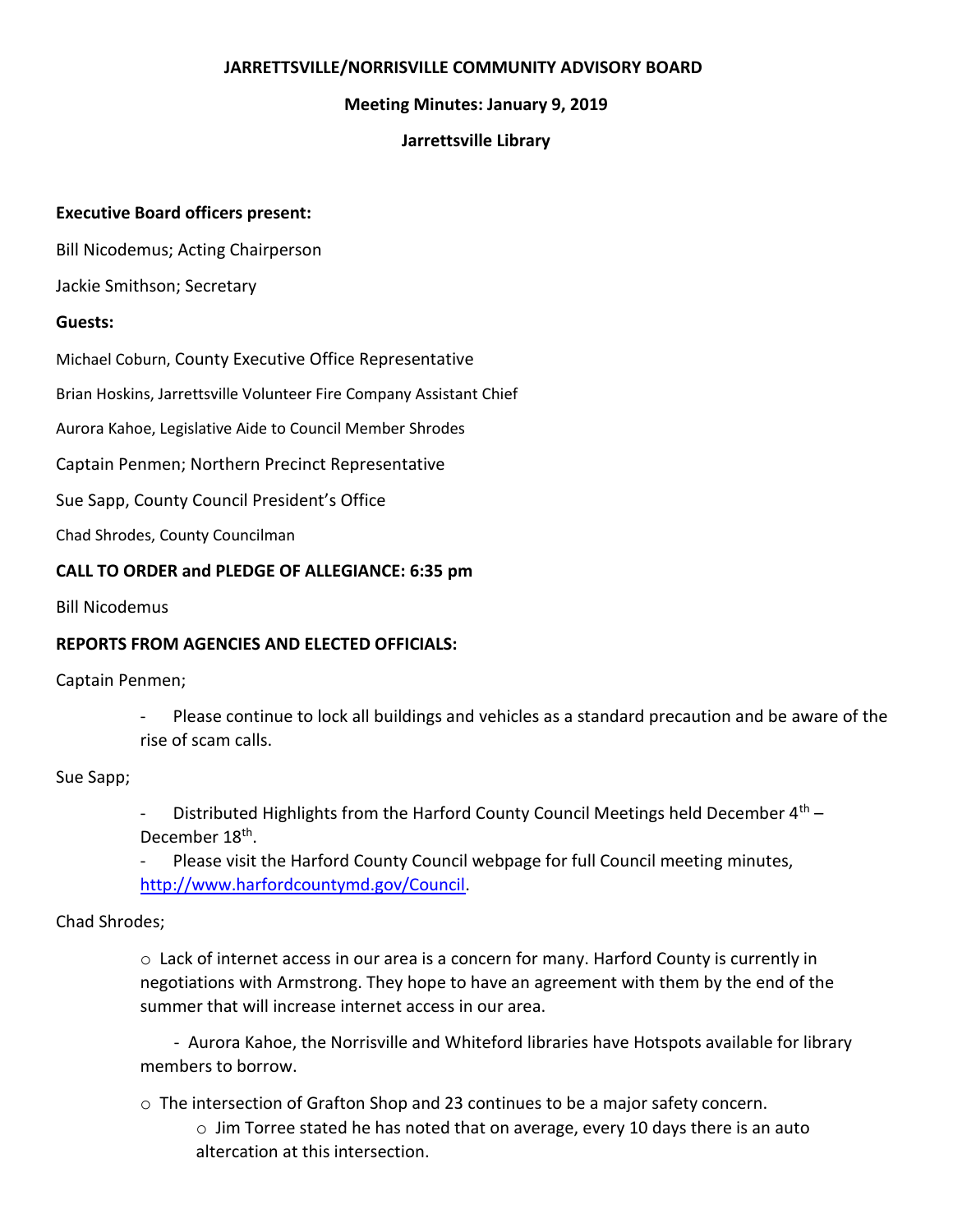o Bill Nicodemus, suggested our group compose letters to Harford County regarding our concern.

 $\circ$  Transource update; No new news at this point. The Stop Transource Harford County group is awaiting the decision from the Pennsylvania. Please sign up for important notices by emailing, [stoptransourceiec@gmail.com](mailto:stoptransourceiec@gmail.com) and follow the group on Facebook, Stop Transource Power Lines Harford County, MD

## **Speaker:**

Brian Hoskins**;** 

- The Annual Christmas Train Garden was a huge success this year. So far 9,922 people have been through to see it and it will still open for 1 more weekend.
- The Annual Bull, Oyster and Shrimp Feast will be held March  $16^{th}$ ,  $2019$  from  $7 11$  pm, tickets are \$50.00 per person.
- The Annual Crab Feast is September  $7<sup>th</sup>$  from 1 6 pm, tickets are \$50.00 per person.
- Please check the fire house's Facebook page for information regarding fire house calls, upcoming events and additional company information.
- If you would like to join the Fire Department please stop by any Monday evening to inquire.

### **OLD BUSINESS:**

Aurora Kahoe;

- Follow up for Deb Marindin- Harford County did share information regarding the Zumba class at Norrisville Rec Center on their Facebook Page.
- **Follow up for Nancy Dance- signs attached to telephone poles are the utility companies' responsibility, for signs on stop signs, SHA should be notified. If you call us with the location of the signs, we can have someone go out and investigate**

# **ADOPTION OF MIUNUTES FROM PREVIOUS MEETING:**

Bill Nicodemus;

- o Minutes from our December 12, 2018 meeting were approved by the Executive Board members.
- o Our past meeting minutes can be viewed on the County website at,

<http://www.harfordcountymd.gov/1634/Jarrettsville-Norrisville>

o We also email minutes to our email list. Please let us know if you would like your email added to our mailing list.

### **NEW BUSINESS:**

Nancy Dance;

- Nancy called the Churchville Shop of the State Highway Administration regarding debris left on Norrisville road following a accident. The Shop was very accommodating and promptly came out to clear the debris.

Michael Coburn;

- Our Community Advisory Board's newest representative from the County Executive's Office.
- You can reach Michael at, micoburn@harfordcountymd.gov